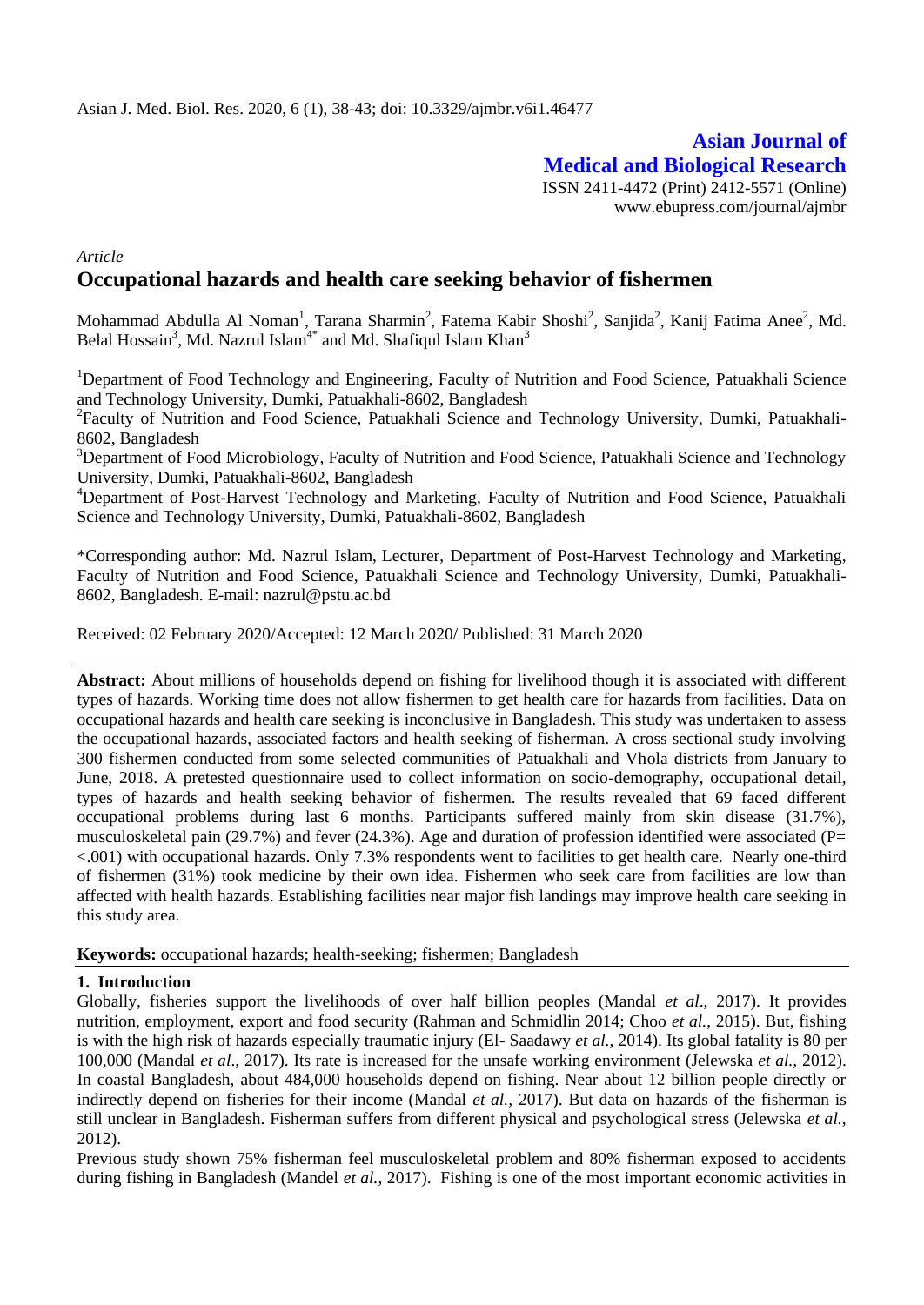the coastal area of Bangladesh. But it is hypothesized that fisherman in this area might suffer from a high prevalence of health problem but not reported until fatal. Also, some draw backing factors might be associated to get the hazards.

Health or care seeking behavior has been defined as any action undertaken by individuals who perceive them to have a health problem or to be ill for the purpose of finding an appropriate remedy (Oberoi *et al.,* 2016). In Bangladesh, 47% of the seek people in a rural community sought treatment and rest did not go to health facilities. Since fishermen stay in water for long time the rate of health seeking behavior may be lower than others. We need a clear understanding of occupational hazards and predicting factors of fisherman. The baseline data may contribute to design and implement interventions against future hazards in the study area. The main objective of this study is to explore the health problems and care seeking behavior of fishermen.

## **2. Materials and Methods**

## **2.1. Study areas**

We conducted this study in Dumki and Golachipa, sub-districts of Patuakhali and Dualatkhan sub-district of Bhola. These three areas were faced river erosion due to vicinity or rivers. Many people of those three subdistricts depend on fishing. Those sub-districts has total population are 70,655, 361518 and 168537 (Dumki, Golachipa and Dualatkhan) where 447, 37000 and 19716 peoples are fishermen respectively (BBS, 2010-11).

## **2.2. Study procedure**

This cross-sectional study investigated the occupational hazards and health care seeking activities of fisherman from July to December, 2018. Investigators visited at the household level and randomly selected 300 respondents for this study. Data was collected by face to face interview using pre–structured questionnaire. Respondents not present at survey time or unwilling to response not included in this study. We only considered those who spend up to five days in river for single trip.

## **2.3. Data and variables**

We collected demographic (age, sex, ethnicity, educational qualification, marital status, family size, family income etc.), occupational (secondary occupation, reason to join fishing, types of boat, location, time of fishing and occupational accident), behavior like smoking history and types of hazards (disease or symptoms faced within last 6 months) for this study. Health seeking behavior of the respondent was also collected.

## **2.4. Statistical analysis**

Frequency distributions and descriptive statistics for major demographic variables were computed. We used SPSS version 16.0 to analyze the data where P-values were  $(\leq 0.05)$  considered statistically significant.

## **3. Results**

According to field survey, the demographic data of this study reveals that among 300 respondents most peoples  $(63.3%)$  are middle aged  $(>=25)$ . About 43.3% of the total respondents are from Dumki, 33.3% and 23.3% from Golachipa and Doulatkhan respectively. According to the view of religion and marital status, respondents are mostly muslim (67.7%) and married (82.3%). The educational qualification of the study areas people are; primary passed (55.7%), secondary (12.3%), higher secondary (0.3%) and the rest are illiterate (31.7%). Among all of the respondents about 26.3% are exist in monogamy family (1-4 members) and 73.7% are polygamy family (more than 4 members). The mean family income was 14340 tk. (median, 15040 tk.).

The following Table 1 shows that maximum fishermen are associated with fishing to survive their livelihood (78.3%) and people involved in another occupation are 21.7%. About half of the respondents are used large boat to catch fish. Two-third people of the fisherman use their own net. Almost all of the fisherman catch fish on river (72.3%). The maximum fisherman catches fish both day and night. There are large numbers of people (78.0%) faces occupational accident due to fishing. A few numbers of fishermen have fishing license and have no technical training about fishing. Rainy season is the most favorable time for fishing as per 97.7% respondents. Maximum numbers of fisherman are addicted to smoking (88%).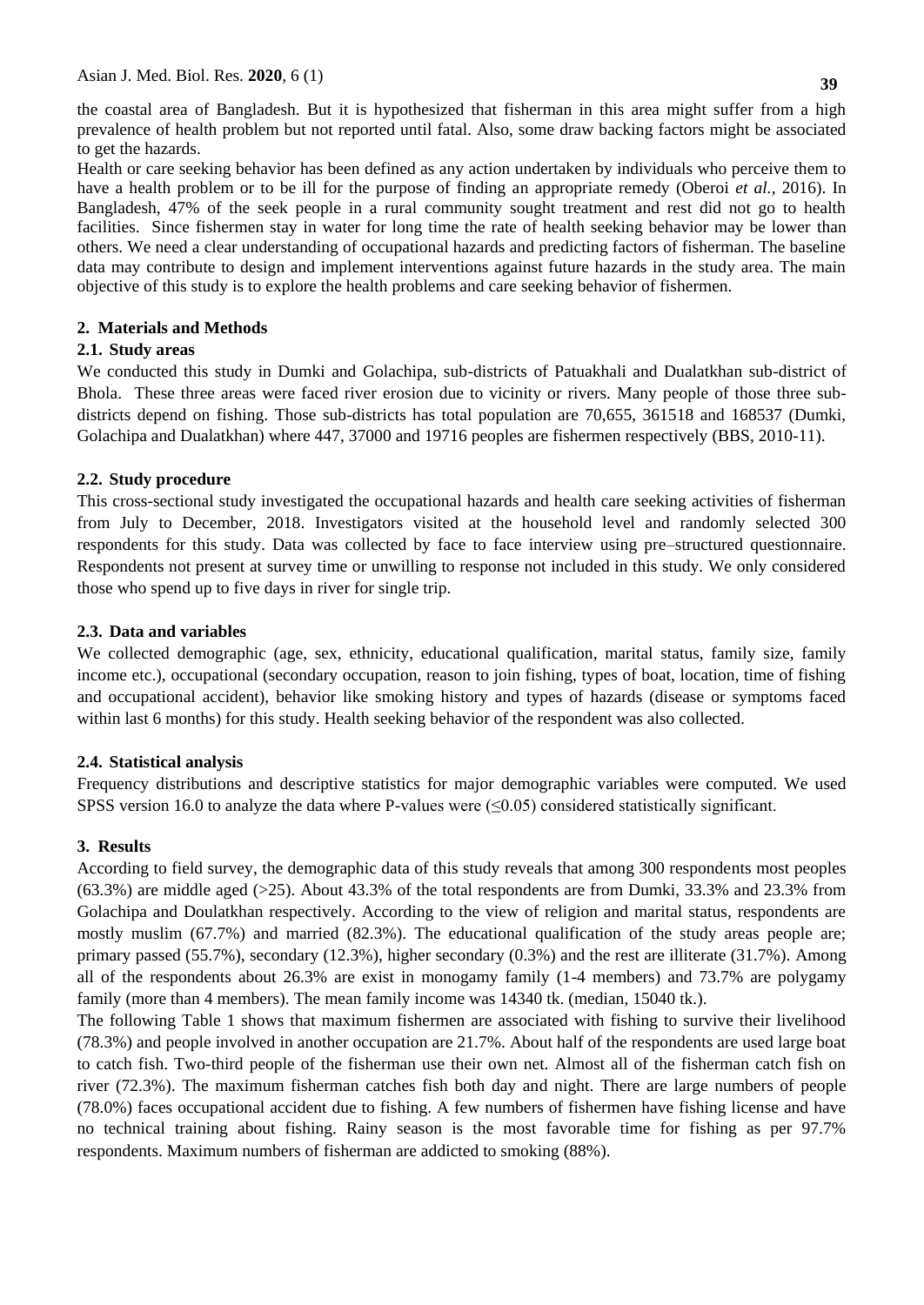**Table 1. Occupational details of fisherman in some selected communities of Patuakhali and Vhola, Bangladesh, 2018 (N=300).**

|                                              |                | $\frac{0}{0}$ |
|----------------------------------------------|----------------|---------------|
| Parameter                                    | Frequency      |               |
| <b>Another Occupation</b><br>Yes             | 65             | 21.7          |
| No                                           | 235            | 78.3          |
| <b>Reason of fishing</b>                     |                |               |
| Traditional                                  | 197            | 65.7          |
|                                              | 64             | 21.3          |
| Poverty                                      |                |               |
| Unemployment                                 | 39             | 13.0          |
| <b>Days of Joining Fishing</b><br>$0.6 - 10$ |                |               |
|                                              | 200            | 66.7          |
| $>=11$                                       | 100            | 33.3          |
| <b>Working member</b>                        |                |               |
| $\leq=2$                                     | 138            | 46            |
| $3 \leq 1$                                   | 162            | 54            |
| <b>Types of Boat</b>                         |                |               |
| Dinggi (small boat)                          | 101            | 33.7          |
| Large boat                                   | 129            | 43.0          |
| Taller                                       | 70             | 23.3          |
| <b>Net Owner</b>                             |                |               |
| Owned                                        | 188            | 62.7          |
| Borrowed                                     | 112            | 37.3          |
| <b>Fishing Location</b>                      |                |               |
| Sea                                          | 83             | 27.7          |
| River                                        | 217            | 72.3          |
| <b>Spend time in Fishing</b>                 |                |               |
| Daily                                        | 293            | 97.7          |
| $2-5$ days                                   | $\overline{7}$ | 2.3           |
| <b>Fishing shift</b>                         |                |               |
| Day                                          | 83             | 27.7          |
| Night                                        | 83             | 27.7          |
| Both                                         | 134            | 44.7          |
| <b>Occupational Accident</b>                 |                |               |
| Yes                                          | 234            | 78.0          |
| No                                           | 66             | 22.0          |
| <b>Have License</b>                          |                |               |
| Yes                                          | 29             | 9.7           |
| No                                           | 271            | 90.3          |
| <b>Have Training</b>                         |                |               |
| Yes                                          | $\mathbf{9}$   | $3.0\,$       |
| No                                           | 291            | 97.0          |
| <b>Favorable Season</b>                      |                |               |
| Summer                                       | $\overline{4}$ | 1.3           |
| Winter                                       | $\overline{3}$ | $1.0\,$       |
| Rainy Season                                 | 293            | 97.7          |
| <b>Seller</b>                                |                |               |
| Self                                         | 189            | 63.0          |
| Holder                                       | 111            | 37.0          |
| <b>Leftover Food</b>                         |                |               |
| Yes                                          | 205            | 68.3          |
| No                                           | 95             | 31.7          |
| <b>Type of Drinking Water</b>                |                |               |
| River                                        | 119            | 39.7          |
| Tube-well                                    | 180            | 60.0          |
| Others                                       | $\mathbf{1}$   | 0.3           |
| Dry Food                                     |                |               |
| Yes                                          | 242            | 80.7          |
| $\rm No$                                     | 58             | 19.3          |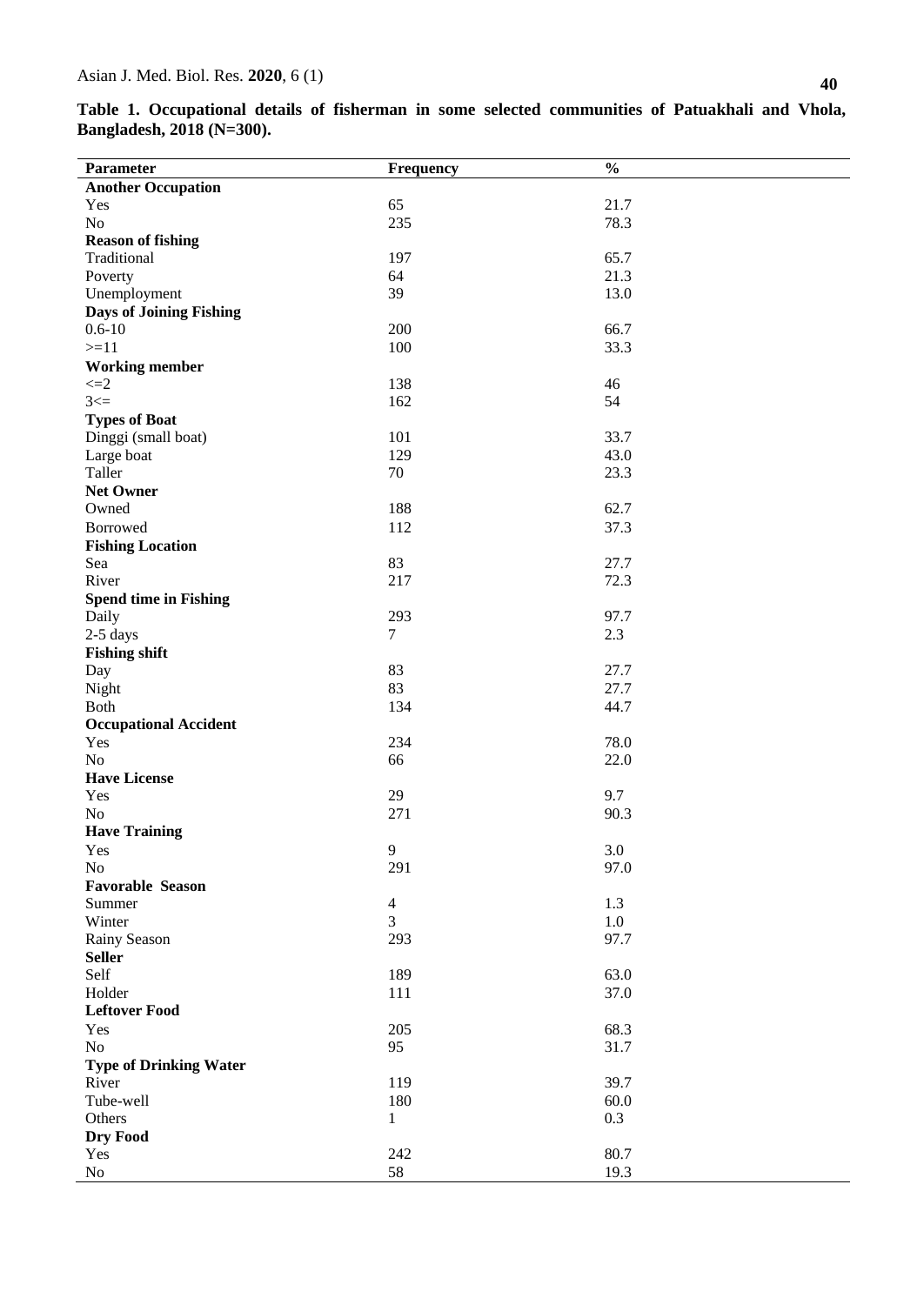The following Table 2 shows the disease related data of our selected areas fishermen. They are unconscious to take regular preventive visit and the percentage is 98.8%. During the survey we found that around 69.3% of the total fishermen were suffered from many diseases in last 3-6 months (mostly skin disease, fever, musculoskeletal problem and diarrhea etc.). The percentages of specific diseases that the respondents suffered are skin disease (31.7%), musculoskeletal problem (29.7%), fever (24.3%), diarrhea (17.7%) and injury (16.3%) respectively.

|  |  |  | Table 2. Occupational hazards of the respondents. |
|--|--|--|---------------------------------------------------|
|--|--|--|---------------------------------------------------|

| Parameter                         | Frequency | $\frac{0}{0}$ |
|-----------------------------------|-----------|---------------|
| Disease within Last 3-6 Month     |           |               |
| Yes                               | 208       | 69.3          |
| $\rm No$                          | 92        | 30.7          |
| <b>Skin Disease</b>               |           |               |
| Yes                               | 95        | 31.7          |
| N <sub>o</sub>                    | 205       | 68.3          |
| <b>Respiratory Problem</b>        |           |               |
| Yes                               | 26        | 8.7           |
| $\rm No$                          | 274       | 91.3          |
| Injury                            |           |               |
| Yes                               | 49        | $\dot{16.3}$  |
| $\rm No$                          | 251       | 83.7          |
| Fever                             |           |               |
| Yes                               | 73        | 24.3          |
| No                                | 227       | 75.7          |
| <b>Diarrhea</b>                   |           |               |
| Yes                               | 53        | 17.7          |
| $\rm No$                          | 247       | 82.3          |
| <b>Scares From Cuts or Injury</b> |           |               |
| Yes                               | 14        | 4.7           |
| $\rm No$                          | 286       | 95.3          |
| <b>Hepatitis</b>                  |           |               |
| Yes                               | 5         | 1.7           |
| $\rm No$                          | 295       | 98.3          |
| <b>Musculoskeletal Problem</b>    |           |               |
| Yes                               | 89        | 29.7          |
| No                                | 211       | 70.3          |
| <b>Other Diseases</b>             |           |               |
| Allergy                           | 11        | 3.7           |
| Headache                          | 11        | 3.7           |

After completion of taken field data, we have realized that maximum respondent's didn't take prescription from doctor until they face any severe diseases. The following Table 3 shows that the percentage of first time visits to doctor are higher (28.7%) than second time visit (3.3%). There are maximum fishermen like to visit local doctor (12%) and nearest pharmacy (10%) than registered doctor (0.3%) and govt. hospital (7%) for their diseases. About 5.7% fishermen visit doctor only for diarrheal cause.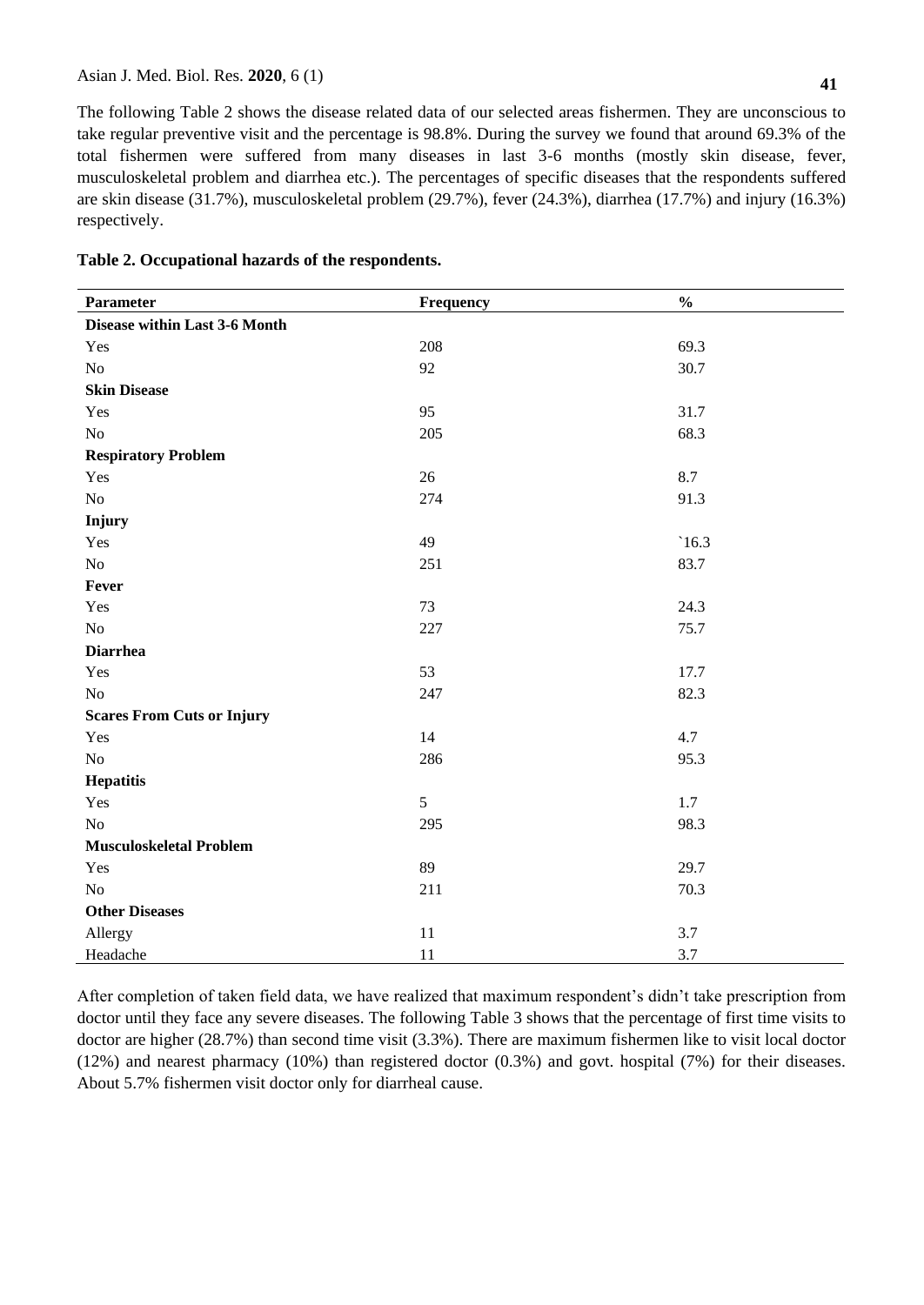| Table 3. Health care seeking behavior of the respondents. |  |  |  |
|-----------------------------------------------------------|--|--|--|
|-----------------------------------------------------------|--|--|--|

| Parameter                               | Frequency      | $\frac{0}{0}$ |
|-----------------------------------------|----------------|---------------|
| <b>Visit Doctor</b>                     |                |               |
| Yes                                     | 88             | 29.3          |
| N <sub>o</sub>                          | 111            | 37.0          |
| No of visit                             |                |               |
| $1st$ time visit                        | 86             | 28.7          |
| $2nd$ time visit                        | 10             | 3.3           |
| <b>Doctor Type</b>                      |                |               |
| Govt. hospital                          | 21             | $\tau$        |
| Registered doctor                       | 1              | 0.3           |
| Local Pharmacy                          | 30             | 10            |
| Village doctor                          | 36             | 12            |
| Causal disease to visit the doctor      |                |               |
| Diarrhea                                | 17             | 5.7           |
| Skin disease                            | 13             | 4.3           |
| Fever                                   | 12             | 4.0           |
| Musculoskeletal problem                 | 11             | 3.7           |
| <b>Taken Medicine</b>                   |                |               |
| Yes                                     | 132            | 44            |
| No                                      | 58             | 19.3          |
| <b>Selecting Medicine From Own Idea</b> |                |               |
| Yes                                     | 93             | 31            |
| N <sub>o</sub>                          | 81             | 27            |
| <b>Prescribed Medicine</b>              |                |               |
| Yes                                     | 80             | 26.7          |
| N <sub>o</sub>                          | 93             | 31            |
| From whom advised medicine              |                |               |
| Doctor                                  | $\overline{4}$ | 1.3           |
| Govt. hospital                          | 5              | 1.7           |
| Local doctor                            | 17             | 5.7           |
| Pharmacist                              | 54             | 18.0          |

Most of the fishermen take medicines by their own choice (31%) and about 18% are taken medicines that are prescribed by a pharmacist. Correlation structure revealed that, age and duration of profession of fisherman inversely associate with the presence of diseases, skin diseases, respiratory problem and musculoskeletal pain. We can find from above this table the chance of having disease is inversely associated with age  $(r = -0.333, p=0.533)$ .001) & duration of professions (r= -.270, p= .001). We can also find that age (r= -.253, p= .001), educational qualification ( $r = -0.236$ ,  $p = -0.001$ ) and duration of profession ( $r = -0.240$ ,  $p = -0.001$ ) these three variables are also inversely associated with respiratory problems.

#### **4. Discussion**

Generally the fishermen are faced many diseases due to most of the time they stay in hazy and aquatic environment (Chauvin *et al.,* 2017).We mainly conducted this study among the fisherman community who are live in the coastal area to identify occupational health hazards and their health seeking behavior. Fishing is a particularly dangerous profession with high risk of occupational and endemic diseases globally (Frantzeskou *et al.,* 2012).

We found about 69.3% fishermen are faced many diseases within last 3-6 months at the time of data collection. Among the respondents, 31.7% fishermen were suffered from skin disease which is less than the study done among Moroccan fishermen (Laraqui *et al.,* 2018). About 24.3% and 17.7% respondents suffered from fever and diarrhea which is less than the study was done in Boga fisherman (55% and 30% respectively) of Kachua upazila, Bagherhat district (Mandal *et al.,* 2017). Compared to other diseases (allergies and headache), musculoskeletal problem (29.7%) were crucial among the respondents but less severe than the previous study (El-Saadawy *et al.,* 2014).

Due to fisherman occupation, they have to stay in the sea water for a long time which is not so easy to survive as land part. In the time of fishing they fell various occupational injuries. In this study about 78% people reported that they have faced in occupational accident where 49% have injured by cutting in their hand palm and finger